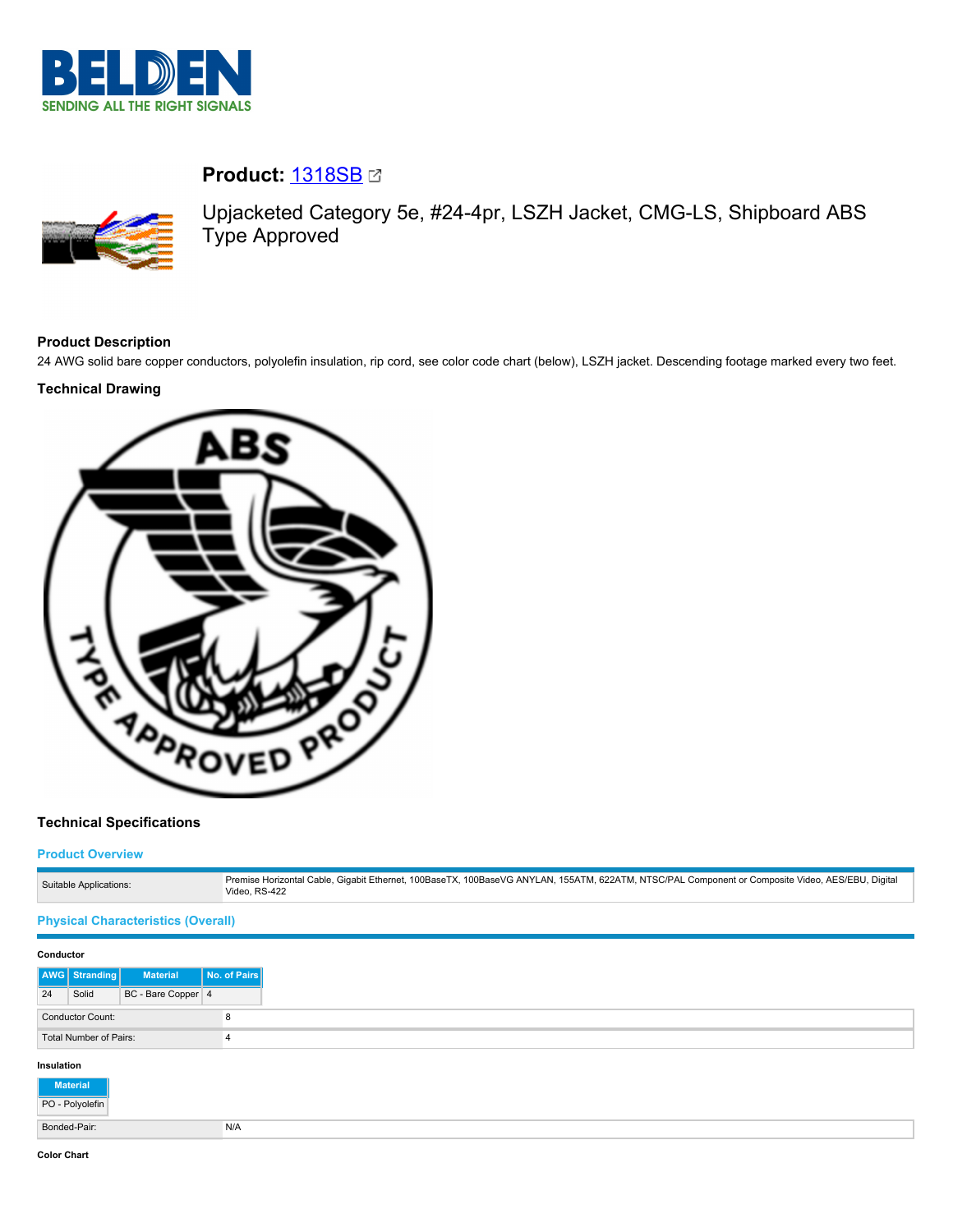| <b>Number</b>  | Color                        |
|----------------|------------------------------|
|                | White/Blue Stripe & Blue     |
| $\overline{2}$ | White/Orange Stripe & Orange |
| 3              | White/Green Stripe & Green   |
|                | White/Brown Stripe & Brown   |

#### **Inner Jacket**

| <b>Material</b>              | Nominal Diameter Ripcord |     |
|------------------------------|--------------------------|-----|
| PE - Polyethylene   0.255 in |                          | Yes |

#### **Outer Shield**

**Material**

No Shield

## **Outer Jacket**

| <b>Material</b>                                          | Nominal Diameter   Ripcord |    |
|----------------------------------------------------------|----------------------------|----|
| LSZH - Low Smoke Zero Halogen (Flame Retardant) 0.308 in |                            | No |

#### **Electrical Characteristics**

| <b>Conductor DCR</b> |  |
|----------------------|--|
|----------------------|--|

|             | Max. Conductor DCR   Max. DCR Unbalance |
|-------------|-----------------------------------------|
| 93.8 Ohm/km | 3%                                      |

# **Capacitance**

| Max. Capacitance Unbalance Nom. Mutual Capacitance |          |
|----------------------------------------------------|----------|
| 330                                                | 15 pF/ft |

#### **Delay**

|         |                          | <b>Frequency [MHz]</b> Max. Delay   Max. Delay Skew   Nominal Velocity of Propagation (VP) [%] |
|---------|--------------------------|------------------------------------------------------------------------------------------------|
| 100 MHz | 538 ns/100m   45 ns/100m | 70%                                                                                            |

# **High Frequency**

| <b>Frequency</b><br>[MHz] | <b>Max. Insertion</b><br><b>Loss (Attenuation)</b> | Min.<br><b>NEXT</b><br>[dB] | Min.<br><b>PSNEXT</b><br>[dB] | Min.<br><b>ACR</b><br>[dB] | Min.<br><b>PSACR</b><br>[dB] | Min. ACRF<br>(ELFEXT) [dB] | <b>Min. PSACRF</b><br>(PSELFEXT) [dB] | Min. RL<br>(Return<br>Loss) [dB] | Min. SRL<br><b>(Structural Return</b><br>Loss) | Max./Min. Input<br><b>Impedance</b><br>(unFitted) | Max./Min. Fitted<br>Impedance |
|---------------------------|----------------------------------------------------|-----------------------------|-------------------------------|----------------------------|------------------------------|----------------------------|---------------------------------------|----------------------------------|------------------------------------------------|---------------------------------------------------|-------------------------------|
| 1 MHz                     | 2 dB/100m                                          | 65.3 dB                     | 62.3 dB                       | 63 dB                      | 60.3 dB                      | 63.8 dB                    | 60.8 dB                               | 20 dB                            | 23 dB                                          | $100 \pm 15$                                      | $100 \pm 15$                  |
| 4 MHz                     | 4.1 dB/100m                                        | 56.3 dB                     | 53.3 dB                       | 51 dB                      | 49.2 dB                      | 51.7 dB                    | 48.7 dB                               | 23 dB                            | 23 dB                                          | $100 \pm 15$                                      | $100 \pm 15$                  |
| 8 MHz                     | 5.8 dB/100m                                        | 51.8 dB                     | 48.8 dB                       | 46 dB                      | 43 dB                        | 45.7 dB                    | 42.7 dB                               | 24.5 dB                          | 24.5 dB                                        | $100 \pm 15$                                      | $100 \pm 15$                  |
| 10 MHz                    | 6.5 dB/100m                                        | 50.3 dB                     | 47.3 dB                       | 43 dB                      | $40.8$ dB                    | 43.8 dB                    | 40.8 dB                               | 25 dB                            | 25 dB                                          | $100 \pm 15$                                      | $100 \pm 15$                  |
| 16 MHz                    | 8.2 dB/100m                                        | 47.3 dB                     | 44.3 dB                       | 39 dB                      | 36 dB                        | 39.7 dB                    | 36.7 dB                               | 25dB                             | 25dB                                           | $100 \pm 15$                                      | $100 \pm 15$                  |
| 20 MHz                    | 9.3 dB/100m                                        | 45.8 dB                     | 42.8 dB                       | 36.5 dB                    | 33.5 dB                      | 37.7 dB                    | 34.7 dB                               | 25 dB                            | 25 dB                                          | $100 \pm 15$                                      | $100 \pm 15$                  |
| 25 MHz                    | 10.4 dB/100m                                       | 44.3 dB                     | 41.3 dB                       | 33.9 dB                    | 30.9 dB                      | 35.8 dB                    | 32.8 dB                               | 24.3 dB                          | 24.3 dB                                        | $100 \pm 15$                                      | $100 \pm 15$                  |
| 31.25 MHz                 | 11.7 dB/100m                                       | 42.9 dB                     | 39.9 dB                       | 31 dB                      | 28.2 dB                      | 33.9 dB                    | 30.9 dB                               | 23.6 dB                          | 23.6 dB                                        | $100 \pm 15$                                      | $100 \pm 15$                  |
| 62.5 MHz                  | 17 dB/100m                                         | 38.4 dB                     | 35.4 dB                       | 22 dB                      | 19dB                         | 27.8 dB                    | 24.9 dB                               | 21.5 dB                          | 21.5 dB                                        | $100 \pm 15$                                      | $100 \pm 15$                  |
| 100 MHz                   | 22 dB/100m                                         | 35.3 dB                     | 32.3 dB                       | 14 dB                      | 10.3 dB                      | 23.8 dB                    | 20.8 dB                               | 20.1 dB                          | 20.1 dB                                        | $100 \pm 15$                                      | $100 \pm 15$                  |
| <b>155 MHz</b>            | 28.1 dB/100m                                       | 32.5 dB                     | 29.5 dB                       | 4.4 dB                     | 1.4 dB                       | 19.9 dB                    | 16.9 dB                               | 15.8 dB                          |                                                | $100 \pm 25$                                      | $100 \pm 15$                  |
| 200 MHz                   | 32 dB/100m                                         | 30.8 dB                     | 27.8 dB                       | 4 dB                       | 1 dB                         | 17.7 dB                    | 14.7 dB                               | 15dB                             |                                                | $100 \pm 25$                                      | $100 \pm 15$                  |

## **Voltage**

**UL Voltage Rating** 300 V RMS

# **Temperature Range**

| Storage Temperature Range:   | -30°C To +105°C |
|------------------------------|-----------------|
| Operating Temperature Range: | -30°C To +105°C |

## **Mechanical Characteristics**

| Bulk Cable Weight:           | 44 lbs/1000ft   |
|------------------------------|-----------------|
| Max, Pull Tension:           | 35 lbs          |
| Min. Bend Radius/Minor Axis: | 3 <sub>in</sub> |

# **Standards**